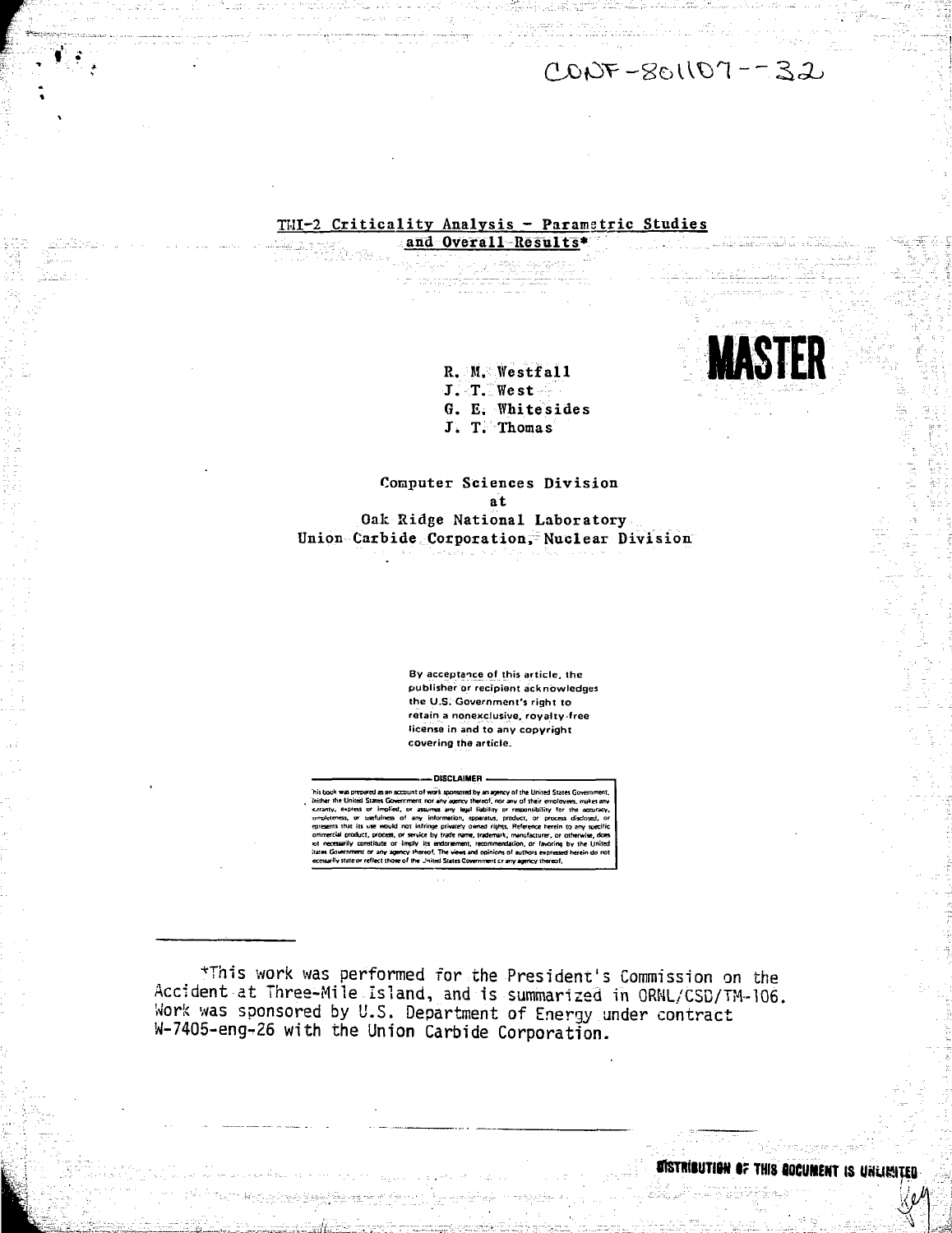## **TMI-2 Criticalitv Analysis - Parametric Studies and Overall Results**

R. M. Westfall, J. T. West. **G. E. Whitesides, and J. T. Thomas**

**Three hypothetical disrupted core models were analyzed for the President's Commission on the Accident at Three Mile Island Unit 2. The analytical models and methods applied in this study are described in a companion paper.<sup>1</sup> The purpose of this paper is to provide a summary of the results obtained from preliminary parametric studies and from the analyses of the disrupted core models. Hopefully, the implications from these results are useful in planning plant recovery operations. However, the scope of this study did not include a quantitative determination of the probable condition of the reactor core** or, on the other end, the develoyment of recommendations for specific **actions to assure the criticality safety of the plant. A detailed description of this study is given in Ref. 2.**

**One—dimensional, discrete—ordinates analyses were performed to study the reactivity effects of geometric changes in the fuel pins and the interstitial coolant. The core disruptive mechanisms studied were:**

- **1. Fuel pin lattice-pitch reduction,**
- **2. Fuel pin swelling, and**
- **3. Conversion from pin cell geometry to homogeneous**  $U_3 O_g + U_2 O_g + H_3 O + B$  mixtures.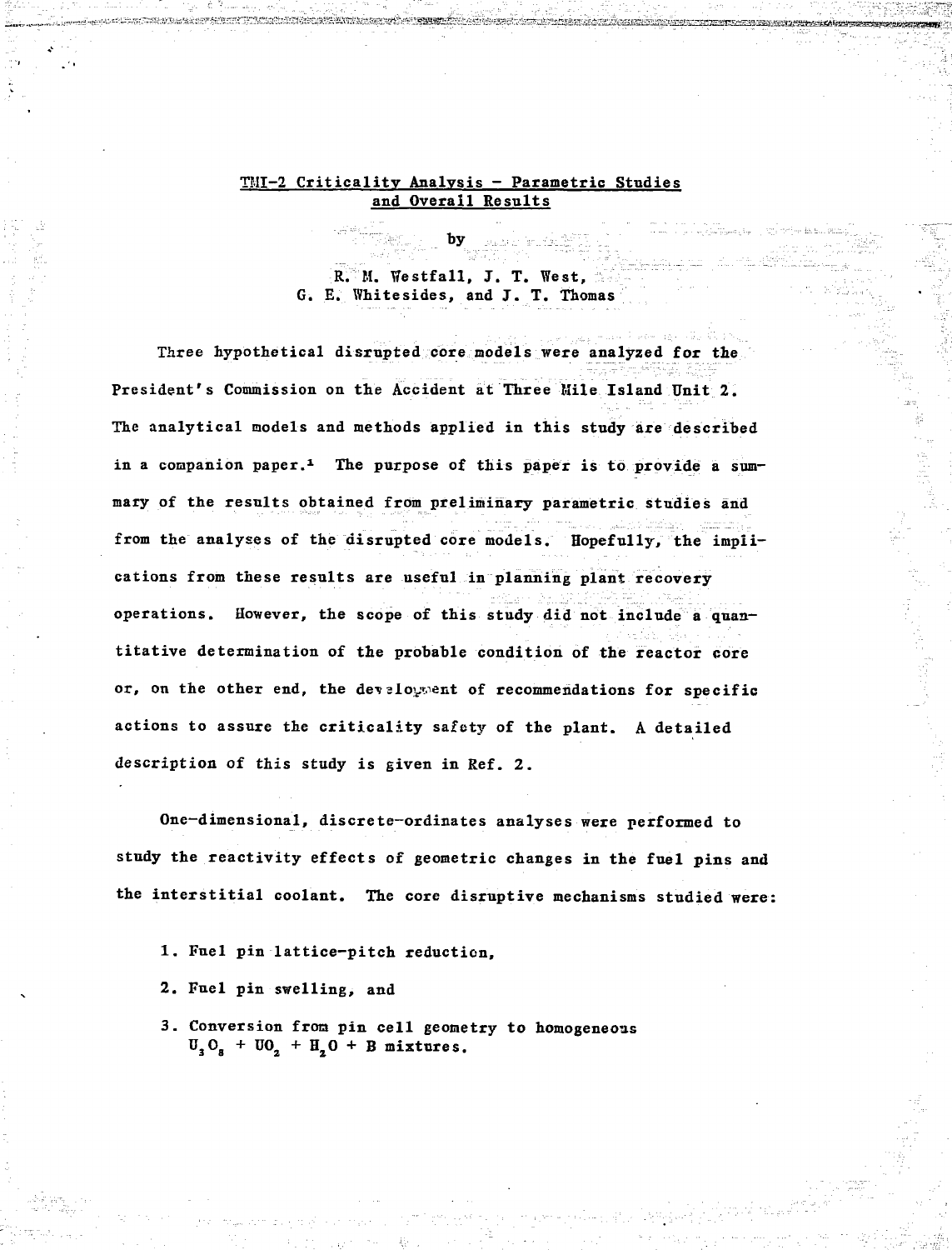**These geometry changes can be generally characterized as variations in the water-to-fuel volume ratio. One limit to this variation is the case of an infinite medium of dry U(2.96)02 which has a multiplication** factor of 0.66. Thus, some content of water and its associated neu**tron moderation must be present for the system to be critical.**

Filmen Alexió ATV (197

**Pressurized water reactor fuel is normally considered to be undermoderated, that is, at less than an optimum water-to-fuel volume ratio for maximum reactivity. Undermoderation can be inferred for the unborated water case shown in Fig. 1. Reducing the lattive pitch from the design value lowers the multiplication factor. However, for the "cold borated" situation, the opposite effect is observed. The most reactive lattice pitch is significantly less than the design value. Eventually, the negative reactivity due to the loss of water overtakes the positive reactivity due to the loss of boron and the system multiplication factor comes back down.**

**The same behavior was observed with fuel swelling and coolant dis**placement by  $ZrO<sub>2</sub>$ . The overall effect for the transition region of the **"Three Jump Slump" model was +5.5% k/hxk2 with slightly more than half of the positive reactivity being due to fuel swelling. An even larger effect is seen in converting from the pin cell to the homogeneous fuel geometry. The water-to-fuel volume ratio went from 1.65 to 0.46 and** the reactivity increased by  $8.2\%$   $k/k_1k_2$ . As a function of water-to**fuel volume ratio, undermoderation sets in at a value less than 0.6 for systems with 2400 wppm boron and at a value less than 0.4 for systems with 3180 wppm.**

 $\overline{2}$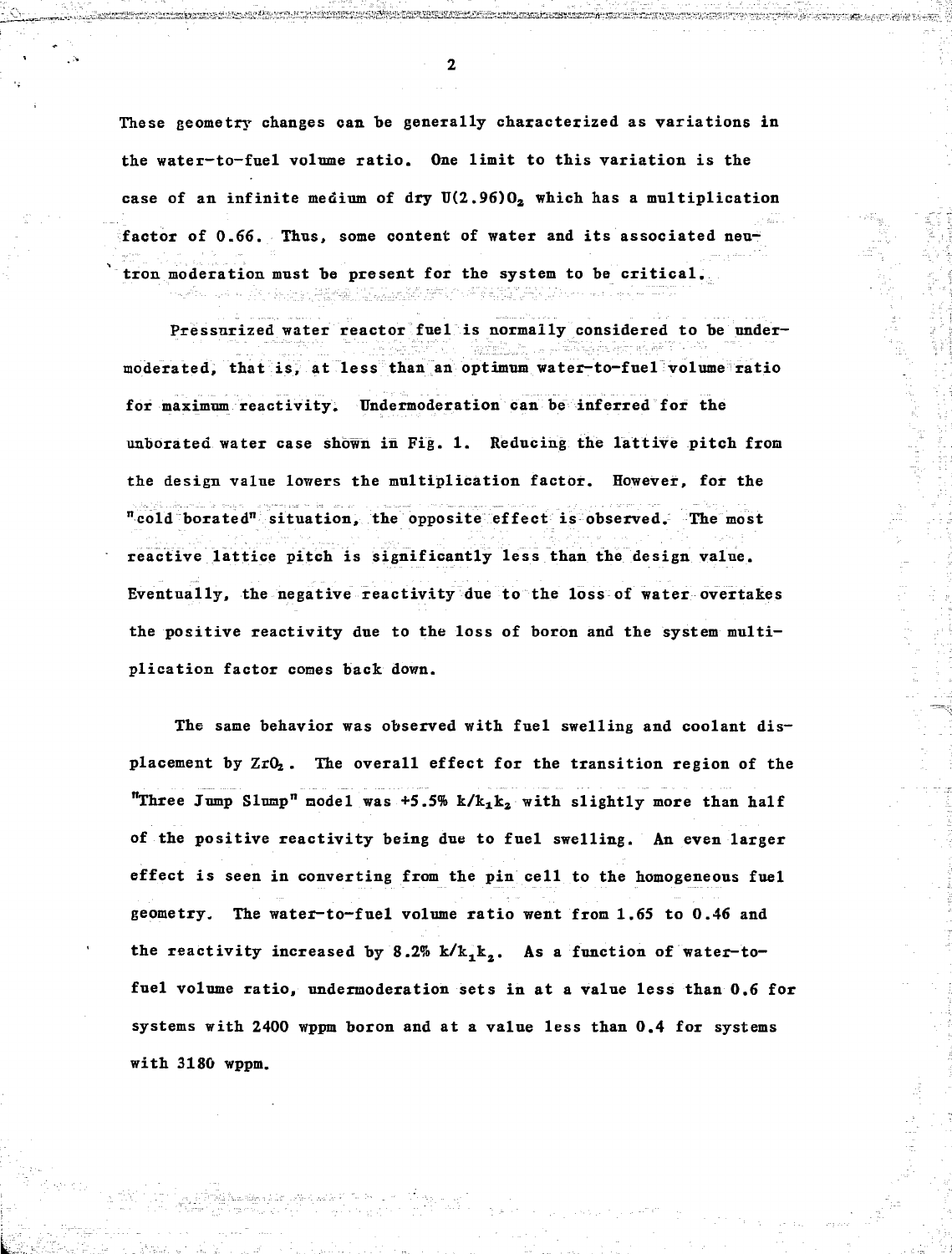The results of the multidimensional core analyses are summarized in Table 1. Comparison of the multiplication factor for the coldshutdown, normal-core base case with those for the three disrupted core models led to the following conclusions for this heavily borated system.

- 1. Positive reactivity insertions due to the various core disruptive mechanisms increased the sytem multiplication factor from approximately 0.74 to 0.86.
- 2. To a first order approximation, the increase in reactivity for the three models can be correlated with a decrease in the borated water-to—fuel volume ratio.
- 3. The reactivity worths of the control rods and lumped burnable poison rods are significantly reduced by the high soluble boron content in the reactor.
- 4. Although the core disruptive mechanisms have introduced significant positive reactivity insertions, the disrupted core is still shut down by a substantial margin.

 $\overline{\mathbf{3}}$ 

antika samata

ti Titulia del code e con formano este code la la la la computa standaria de la Santa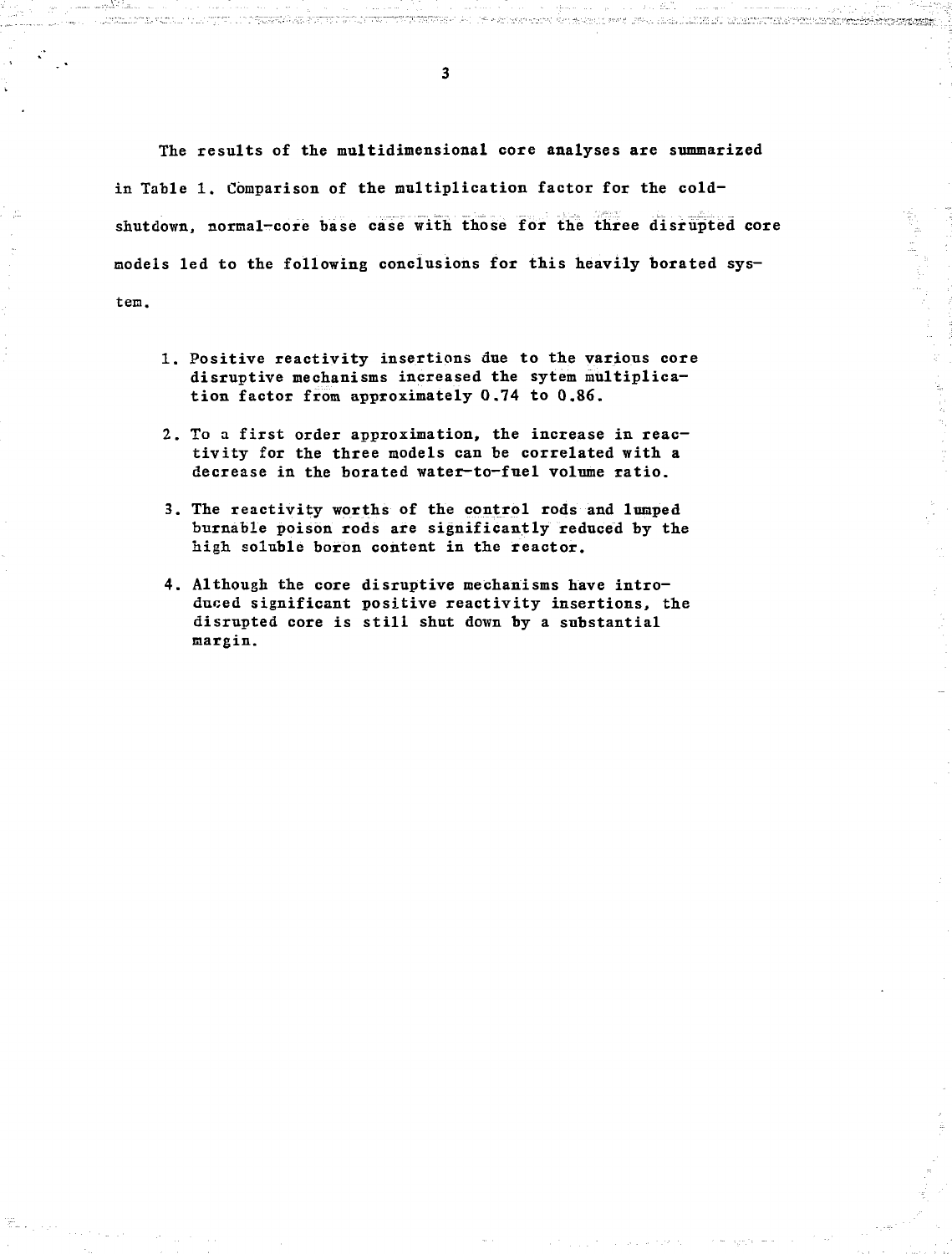## REFERENCES

 $\omega$  to terms<br>  $\omega$ 

- 1. J. T. West, et al., "TMI-2 Criticality Analyses-Analytical Methods and Models," Proceedings of this conference.
- 2. R. M. Westfall, et al., "Criticality Analyses of Disrupted Core Models of Three Mile Island Unit 2," ORNL/CSD/TM-106 (1979).

فالديني المستريد

leks in propiz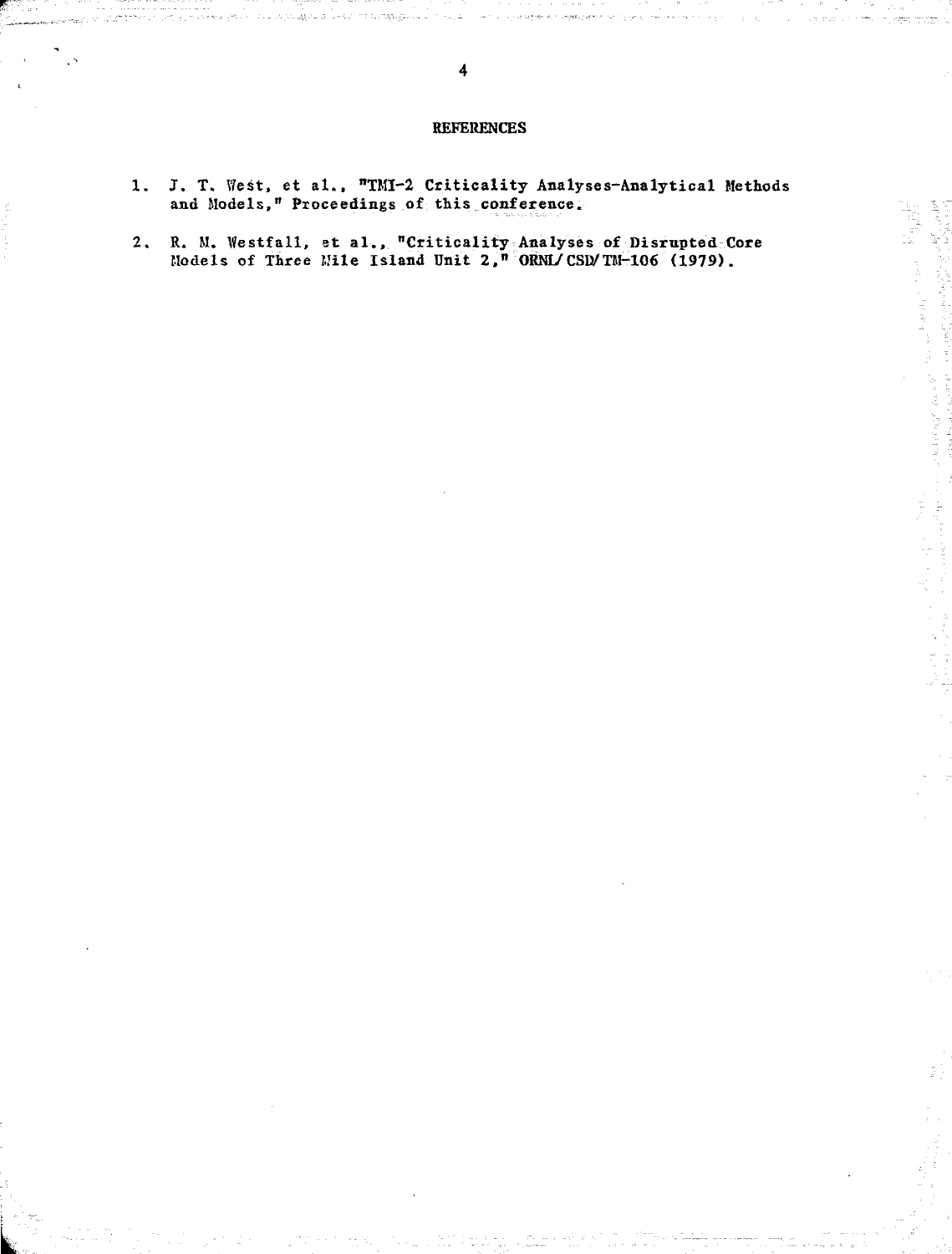| Model             | Case<br>No.    | Case<br>Description                                  | Monte Carlo<br>Code | Multiplication<br>Factor |
|-------------------|----------------|------------------------------------------------------|---------------------|--------------------------|
| As-built, normal  | 1 <sub>a</sub> | Base configuration                                   | KENO-IV             | $\pm 0.006$<br>0.737     |
| core at cold      | 1 <sub>b</sub> | Base configuration                                   | $NORSE-SGC/S$       | $0.752 \pm 0.007$        |
| shutdown with     | $\mathbf{2}$   | Case 1 with control rods out                         | NORSE-SGC/S         | $0.805 \pm 0.006$        |
| 3180 wppm boron   | 3              | Case 1 with LBP rods removed                         | MORSE-SGC/S         | $0.778 = 0.008$          |
|                   | 4              | Control and LBP rods out                             | NORSE–SGC/S         | $0.819 \pm 0.007$        |
| "Three Jump       | 5              | Base configuration <sup>a</sup>                      | MORSE-SGC/S         | $0.862 \pm 0.006$        |
| Slump," Disrupted | 6              | Case 5 with control rods out                         | MORSE-SGC/S         | $0.875 = 0.006$          |
| Core              | 7              | Case 5 with LBP rods out                             | MORSE-SGC/S         | $0.868 \pm 0.006$        |
|                   | 8              | Control rods and boronb out                          | NORSE-SGC/S         | $1.079 = 0.012$          |
|                   | 9              |                                                      | MORSE-SGC/S         | $1,043 \pm 0,010$        |
|                   |                | LBP rods and boron <sup>b</sup> out                  |                     |                          |
|                   | 10             | Control rods in, boron <sup><math>D</math></sup> out | MORSE-SGC/S         | $0.988 \pm 0.011$        |
| "Displaced-Fuel   | 11             | Base configuration <sup>C</sup>                      | KENO-IV             | $0.845 \pm 0.006$        |
| Slump," Disrupted | 12             | Case 11 with control rods out                        | KENO-IV             | $0.870 \pm 0.006$        |
| Core              | 13             | Case 11 with boron <sup>D</sup> out                  | KENO-IV             | $1.080 \pm 0.006$        |
| "In-Place Fuel    | 14             | 25% swelling, $d$ clad OD=1,179 cm                   | KENO-IV             | $0.807 \pm 0.006$        |
| Slump," Disrupted | 15             | 50% swelling, clad OD=1.273 cm                       | KENO-IV             | $0.845 \pm 0.005$        |
| Core              | 16             | 75% swelling, clad OD=1,360 cm                       | KENO-IV             | $0.840 \pm 0.006$        |
|                   |                |                                                      |                     |                          |
|                   | 17             | 100% swelling, clad OD=1.443 cm                      | KENO-IV             | $0.812 \pm 0.073$        |

**Table 1. Summary of TMI-2 Multidimensional Core Analyses**

**<sup>a</sup>13.5% of upper middle core collapsed as U <sup>3</sup> OB-U02-1I2 0 mixture, ZrO2 distributed in coolant channels of lower core, fuel pins swollen by 307s.**

*P***Boron remaining in homogeneous, fueled portions of reactor.** 

**"Tipper 50% of core collapsed as U3O8-UO2-1I2O mixture, upper portions of control and LBP rods missing, lower half of core normal.**

 $\label{eq:2.1} \frac{1}{\sqrt{2\pi}}\int_{\mathbb{R}^3}\frac{1}{\sqrt{2\pi}}\int_{\mathbb{R}^3}\left|\frac{1}{\sqrt{2\pi}}\right|^2\frac{1}{\sqrt{2\pi}}\int_{\mathbb{R}^3}\frac{1}{\sqrt{2\pi}}\int_{\mathbb{R}^3}\frac{1}{\sqrt{2\pi}}\frac{1}{\sqrt{2\pi}}\frac{1}{\sqrt{2\pi}}\int_{\mathbb{R}^3}\frac{1}{\sqrt{2\pi}}\frac{1}{\sqrt{2\pi}}\frac{1}{\sqrt{2\pi}}\frac{1}{\sqrt{2\pi}}\frac{1}{\$ 

**Fuel height reduced to conserve fuel volume, clad volume constant, base configuration is Case 1A.**